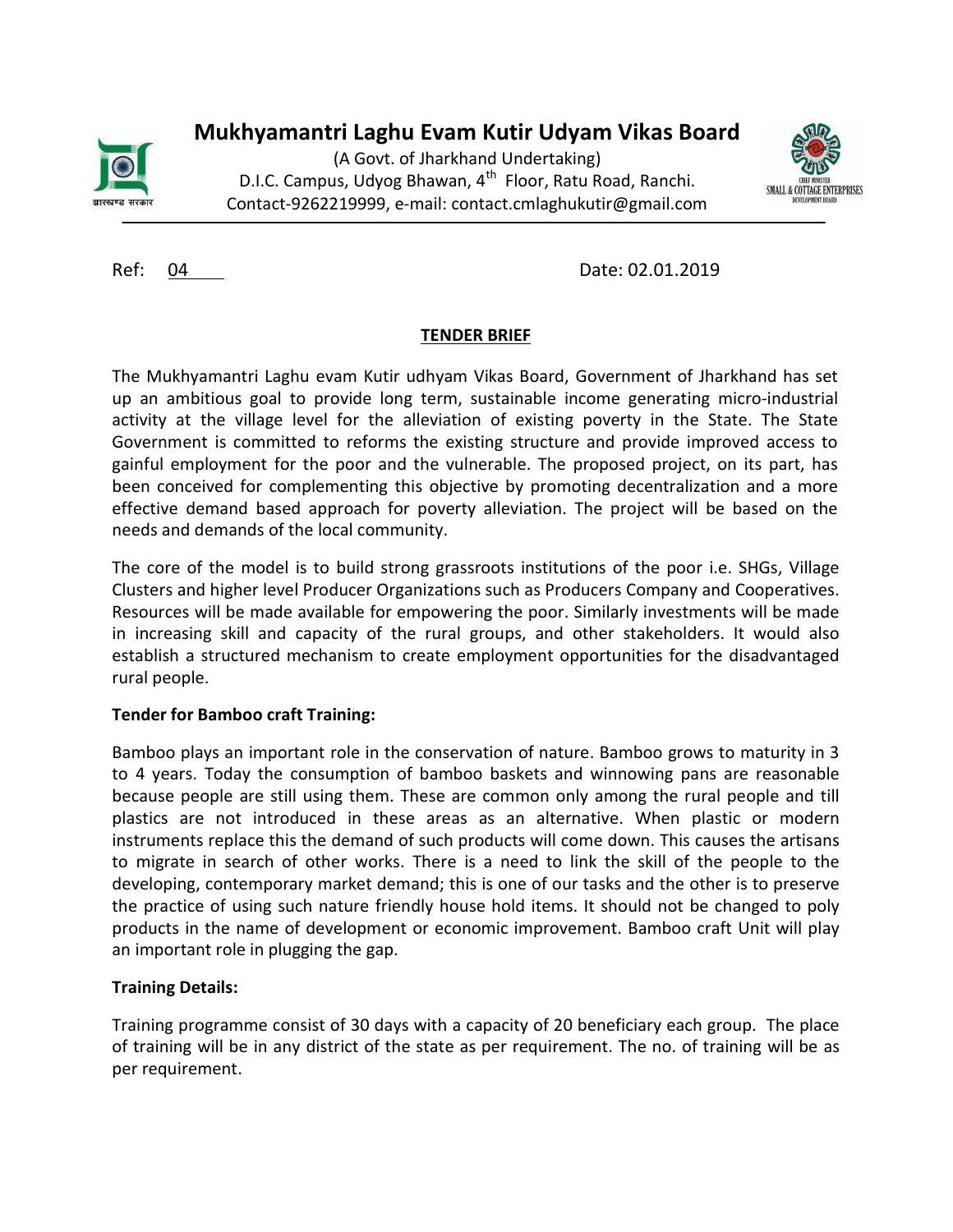Components : Space Rent, Remuneration for Master Trainer, Remuneration of Assistant/Technical Expert, Raw material, Wages Compensation (Stipend) for trainees, Refreshments/Fooding(per Day /Trainee), Tools & equipment for training, Tool kit, Stationary & documentation, Monitoring, Evaluation, Documentation & Coordination fee, Accommodation, Travel & DA for Trainers, other.

#### Production Unit components:

After the successful completion of training the agency will have to carry over the production work as mentioned in terms condition with a capital components viz. Raw Material & Accessories, Samples & Fabrications, Tools & Equipment's, Designer Cost, Master Craftsmen Cost, Stationary & Documentation, Tel, Internet & Other Admin cost, TA & DA of Master Craftsmen & Designers, Organizational cost.

#### Eligibility of Agencies:

- Agencies with professional expertise in modern technology promotion in the fields of Handicraft among Artisans having full understanding of the scope of convergence with other programmes and schemes with ability to provide complete implementation support are invited to submit their detailed proposal for this assignment.
- Technical proposal should be accompanied along with self-attested PAN, TAN, GST, three years audited balance sheet and IT certificates.

#### Terms and Conditions of Project implementation Agency:

- 1. The Prime role of the Agency shall be Detailed Project analysis, planning and designing taking into consideration the market and financial feasibility.
- 2. Training and Mobilization of Beneficiary & building a viable Producer Organization.
- 3. Capacity Building of the beneficiaries through training, workshops and practical demonstrations.
- 4. Agency will facilitate financial linkages for the fund to setup the Production Unit and Working Capital also from his own sources.
- 5. In any circumstances for recovery of loan component from concerned Beneficiary Board will not responsible.
- 6. To Provide channels for Product buy back and to provide market linkages to support the beneficiary groups
- 7. To Facilitate sourcing & procurement of quality inputs and equipments required by the beneficiary groups.
- 8. To Evaluate, Monitor the work and development activities with regular field photography and data base management reporting.
- 9. Agency will have to go for proper agreement process after successful bidding.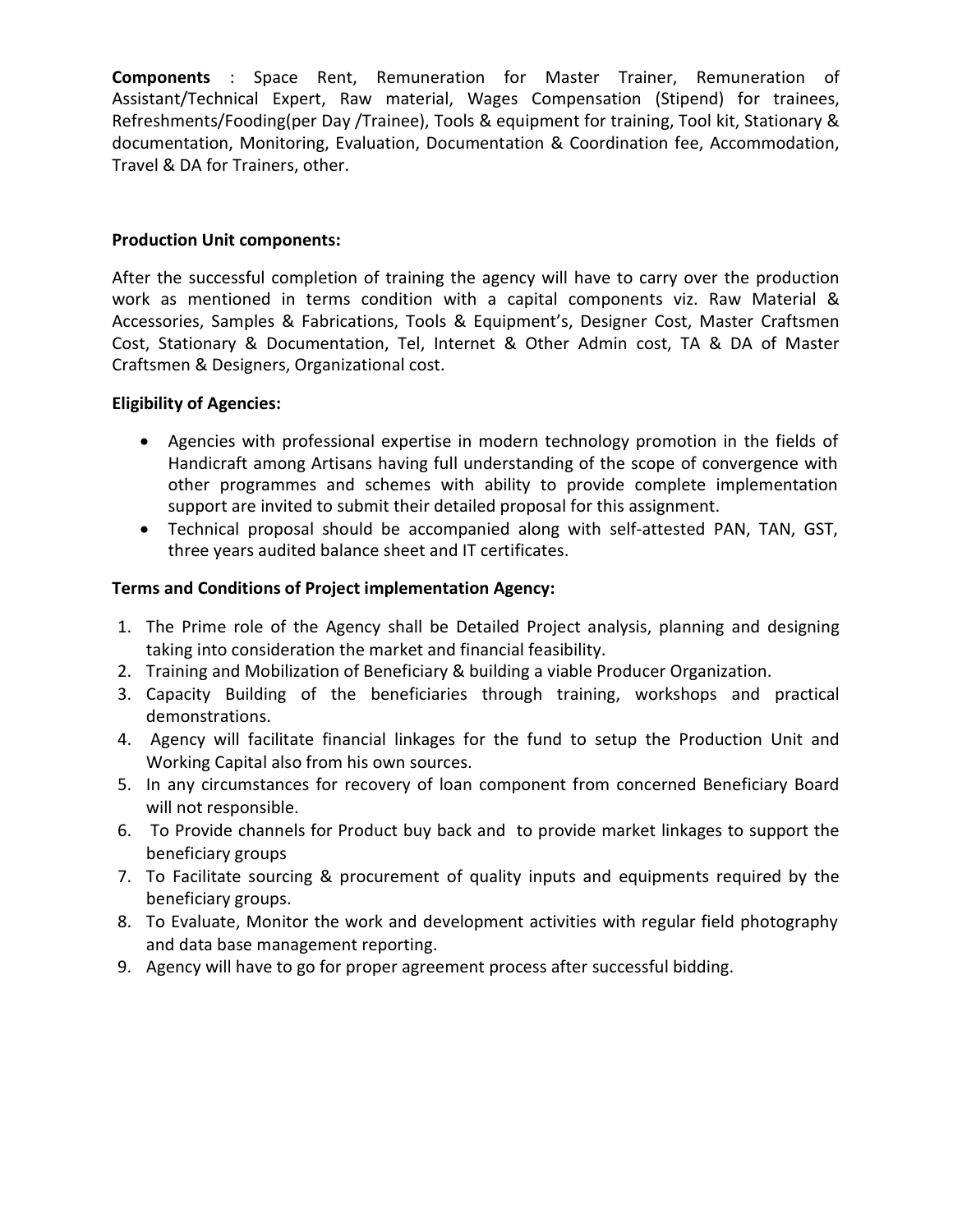#### Content of the Proposal:

The proposal should be in two parts 'Technical' and 'Financial'; submitted in separate sealed envelopes. The technical proposal should clearly express the expertise and capability of the agency to handle the assignment and deliver the desired results.

 It should also reflect on the expertise and experience of its personnel of successful delivery of similar tasks in the state along with a comprehensive description of the strategy and outcomes. Copy of previously undertaken projects should be mentioned.

The Financial Proposal should indicate the cumulative management cost of delivering the various components of the training such as Raw material including salaries and travel of agency personnel. For the sake of bench marking, the cost calculations should be assumed on a group of 40 artisans in bamboo as a primary unit and commensurate processing and logistics facility. This will be applicable in all over Jharkhand as a pilot project. The cost of Project Planning and Design including Market and Financial feasibility should be mentioned as a separate component and the cumulative costs of balance other components should be mentioned under the head 'Project management Cost.'

Special consideration will be provided to Agencies which are willing to partner as well as jointly promote, develop and invest in setting up processing and/or logistics infrastructure in the selected location. Agencies are hereby being encouraged to submit their proposed investment outlay for the same and include it as a special component of the technical bid.

Technical Proposal : Should be accompanied along with non-refundable EOI/proposal submission fee of Rs 5,000.00 in the form of Demand Draft of any nationalized bank in favor of Chief Minister small & cottage enterprises development Board, Ranchi is to be submitted by the interested party.

#### Tenure of Engagement:

The engagement shall be valid for a period of three years .The engagement may be renewed depending upon the performance of the agency and the requiremnets.

#### Selection of the agencies:

Selection of the agencies will be made on the evaluation of their 'Technical Proposal' based on the credentials and relevant expertise within the agency. The identified agencies will be further asked to make a detailed concept presentation before the selection panel for final short-listing.

 The 'Financial Proposal' of the final shortlisted agencies will be considered on the basis of prescribed norms of the Board for final award of the assignment.

#### Submission of the EOIs:

Last date of submission of Tender  $-20<sup>th</sup>$  December 2018

Opening of Tender  $-22<sup>nd</sup>$  December 2018